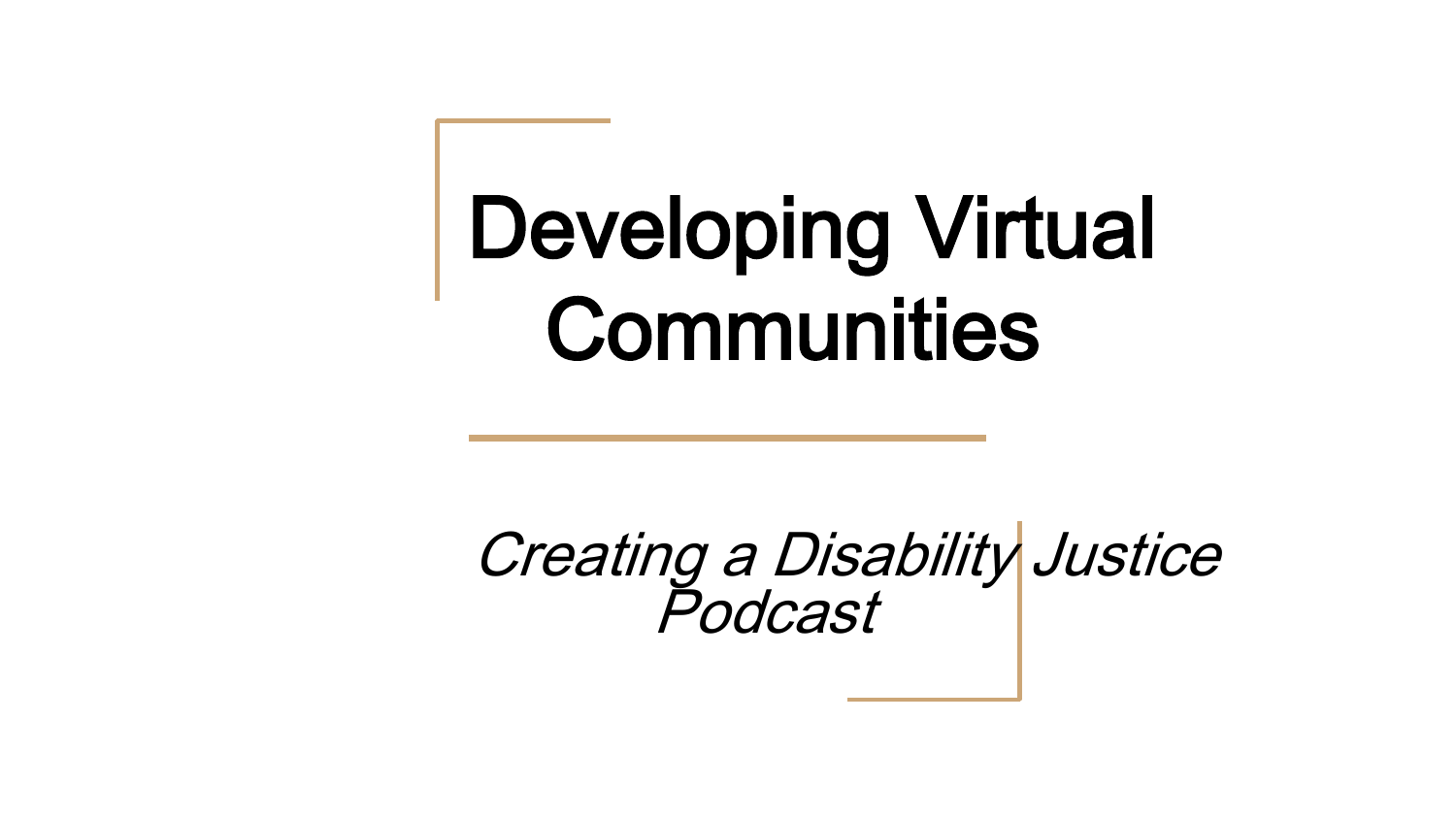## Your Host

Name: Leo Allanach (he/him/his)

Background:

- + Grew up in rural Oregon
- + Went to study Film & Television Production at USC's School of Cinematic Arts in Los Angeles
- + Came back during COVID-19, and got into political organizing and education during quarantine
- + Currently residing in Brooklyn while producing and hosting the podcast "Voices in Action" for EOCIL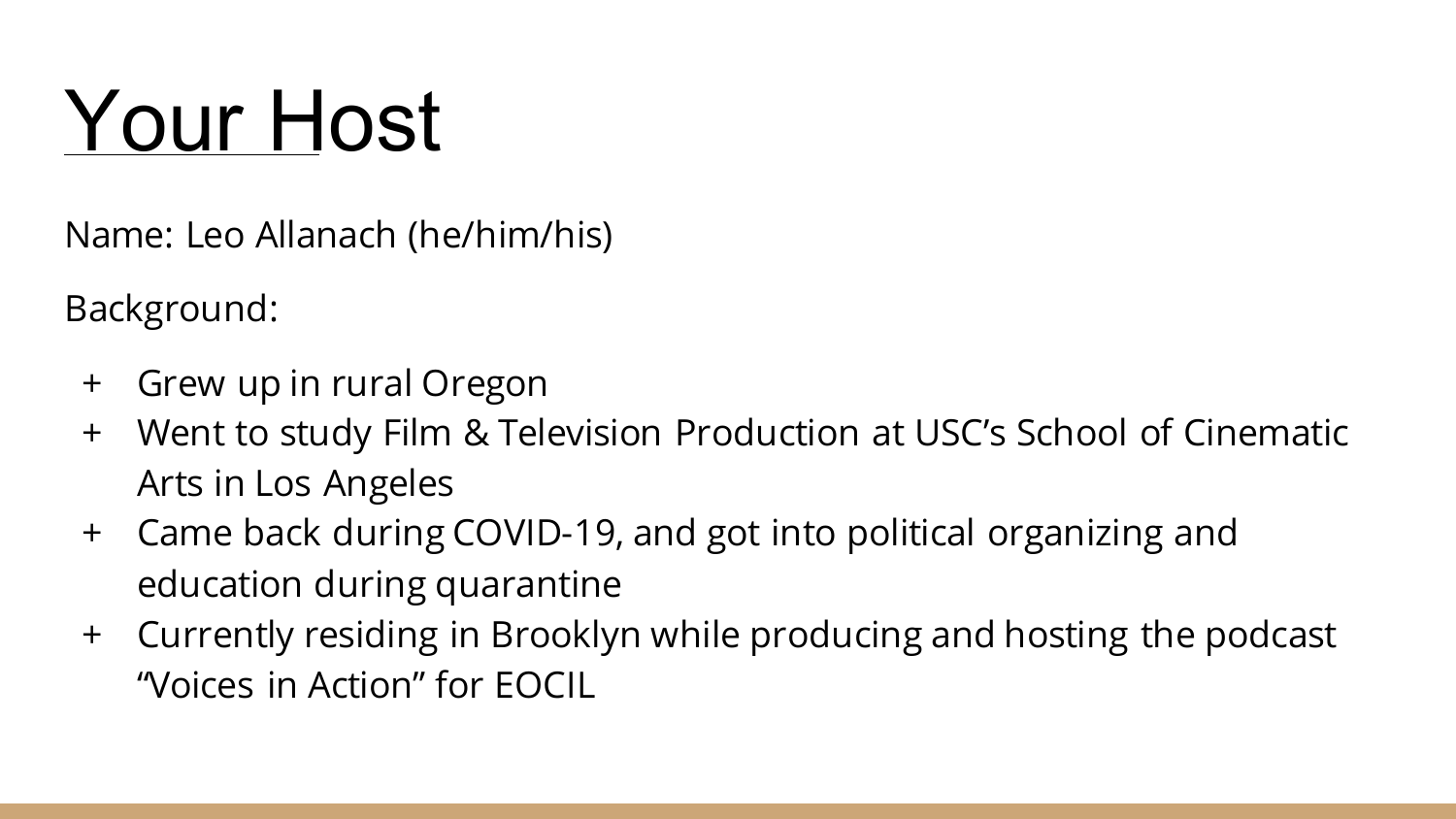## Why Podcasts?

- ➔ Network locally with individuals and grassroots organizations
- $\rightarrow$  Bring in community members to participate in and listen to important discussions that contextualize local issues into larger systemic problems
- $\rightarrow$  Provide resources and volunteer opportunities for listeners
- $\rightarrow$  Accessible, particularly for remote recording.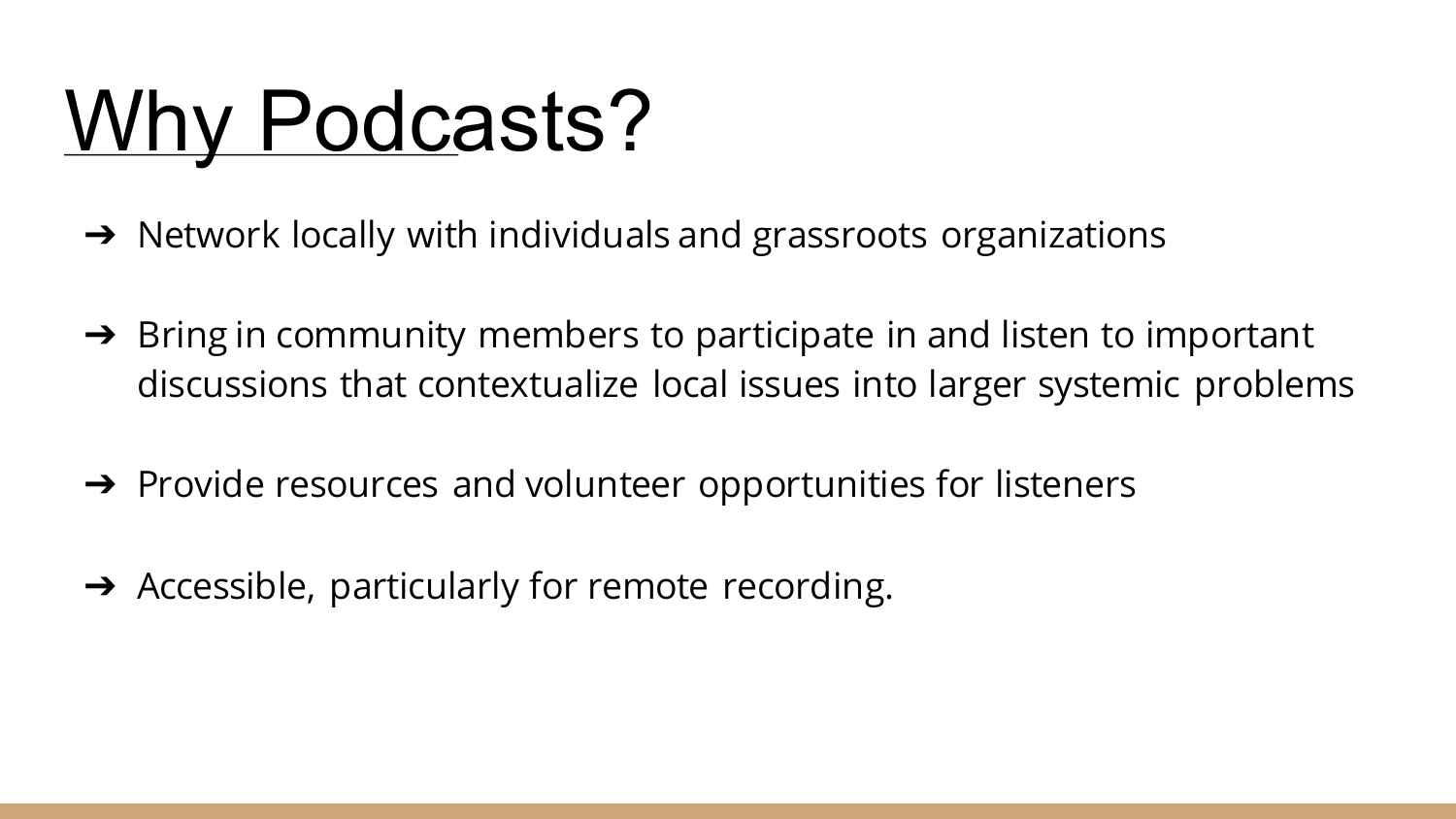# **Technically Speaking**

- **→** You need a skilled editor
- $\rightarrow$  You need a researcher
- $\rightarrow$  You need a producer
- **→** You need an interviewer
- **→** You need a recording setup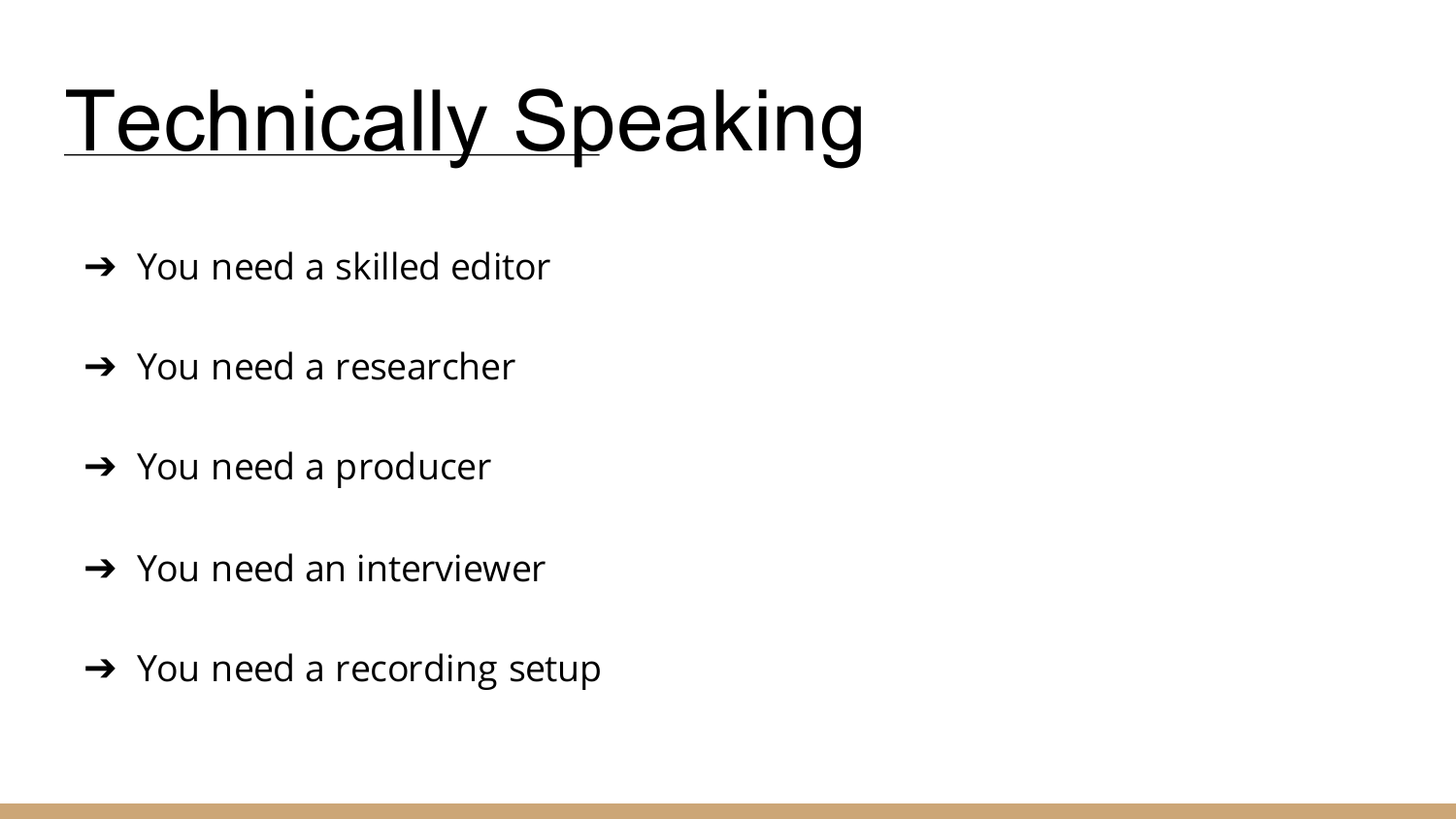#### Other Elements

- ➔ Pay Guests
- ➔ Be Open to Topics
- → Stay Organized!
- ➔ Communicate with Guests During, Before, and After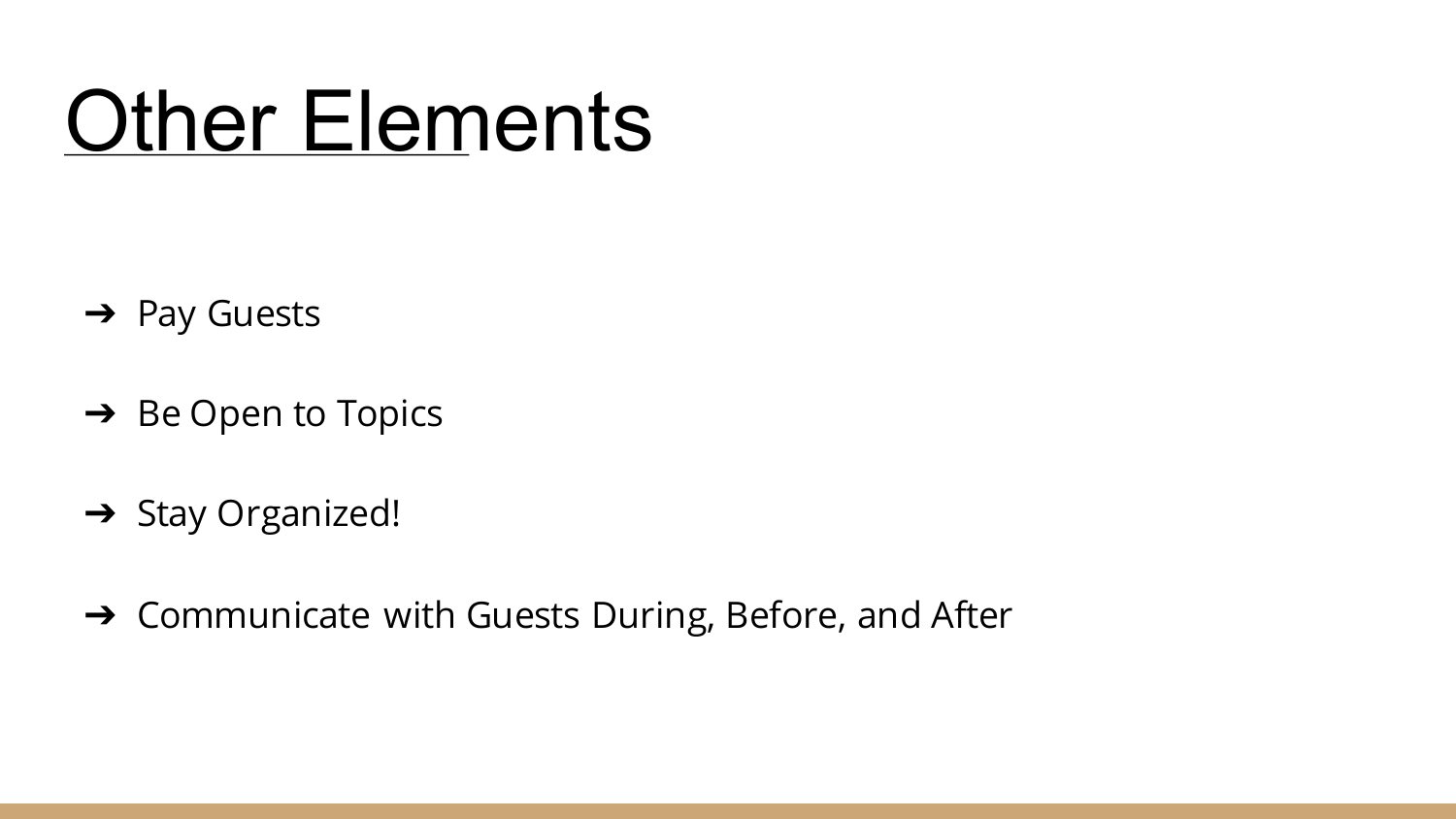#### Voices in Action

- ❏ *Episode 1:* Exploring the COVID-19 Vaccine
- **Episode 2:** Part One Housing as a Human Right
- **Episode 3:** Part Two Housing as a Human Right
- ❏ *Episode 4:* On Disability & Abolition
- **Episode 5:** Navigating the Healthcare System: As a Trans Person
- **Episode 6:** Creating Space: Grassroots Orgs in Corvallis and the Coast
- *Episode 7:* After Incarceration: Reentry Resources
- ❏ *Episode 8:* Sex Work is Real Work
- *Episode 9:* HIV Services in Rural Oregon
- **Episode 10:** Disability from an Indigenous Perspective
- ❏ *Episode 11:* Art as Advocacy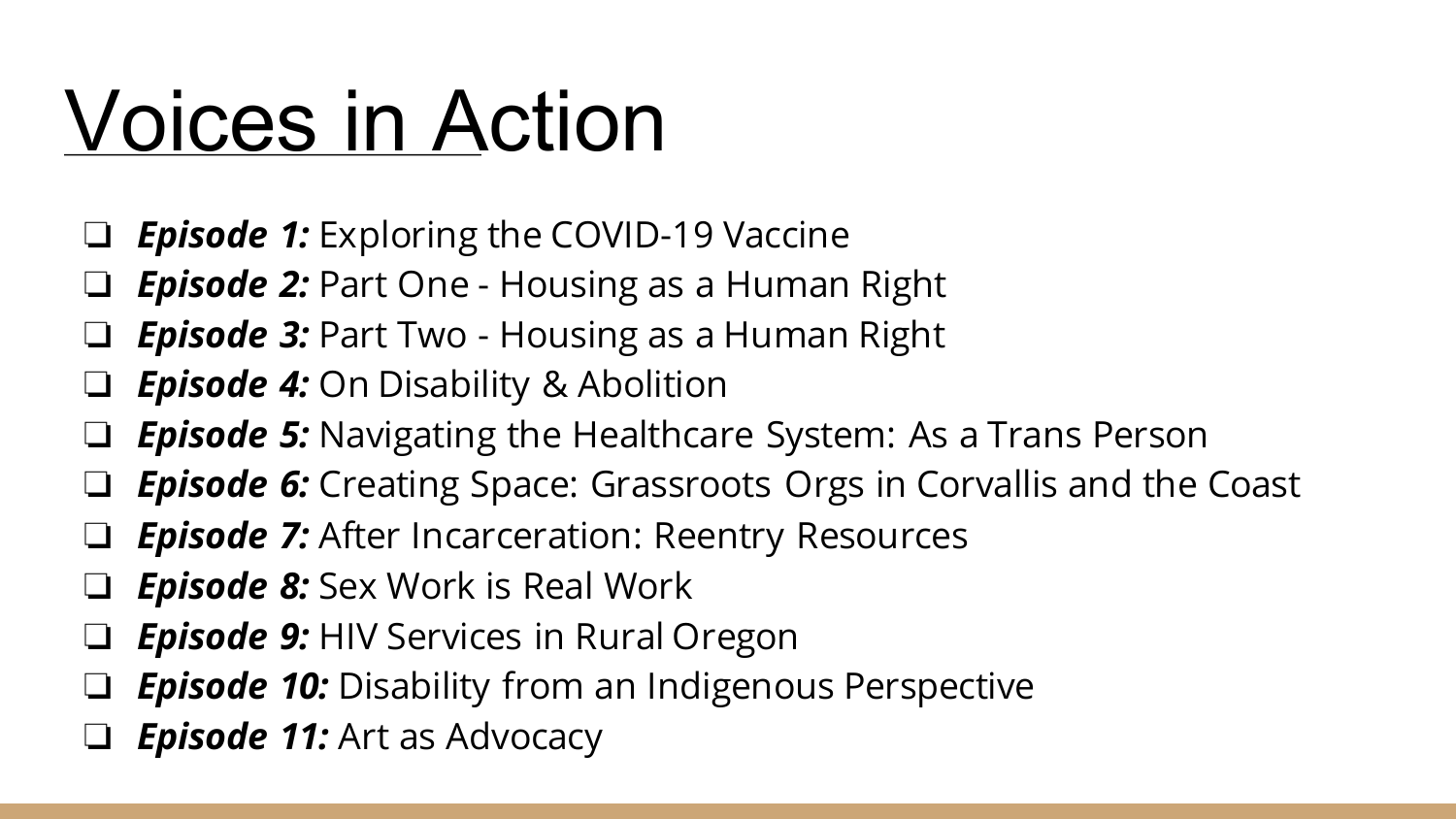#### Tech Resources

Hosting Platforms:

+ Buzzsprout

Editing System:

+ Premiere or Pro Tools

Transcription Site:

+ Otter.ai

Equipment:

+ Case-by-case basis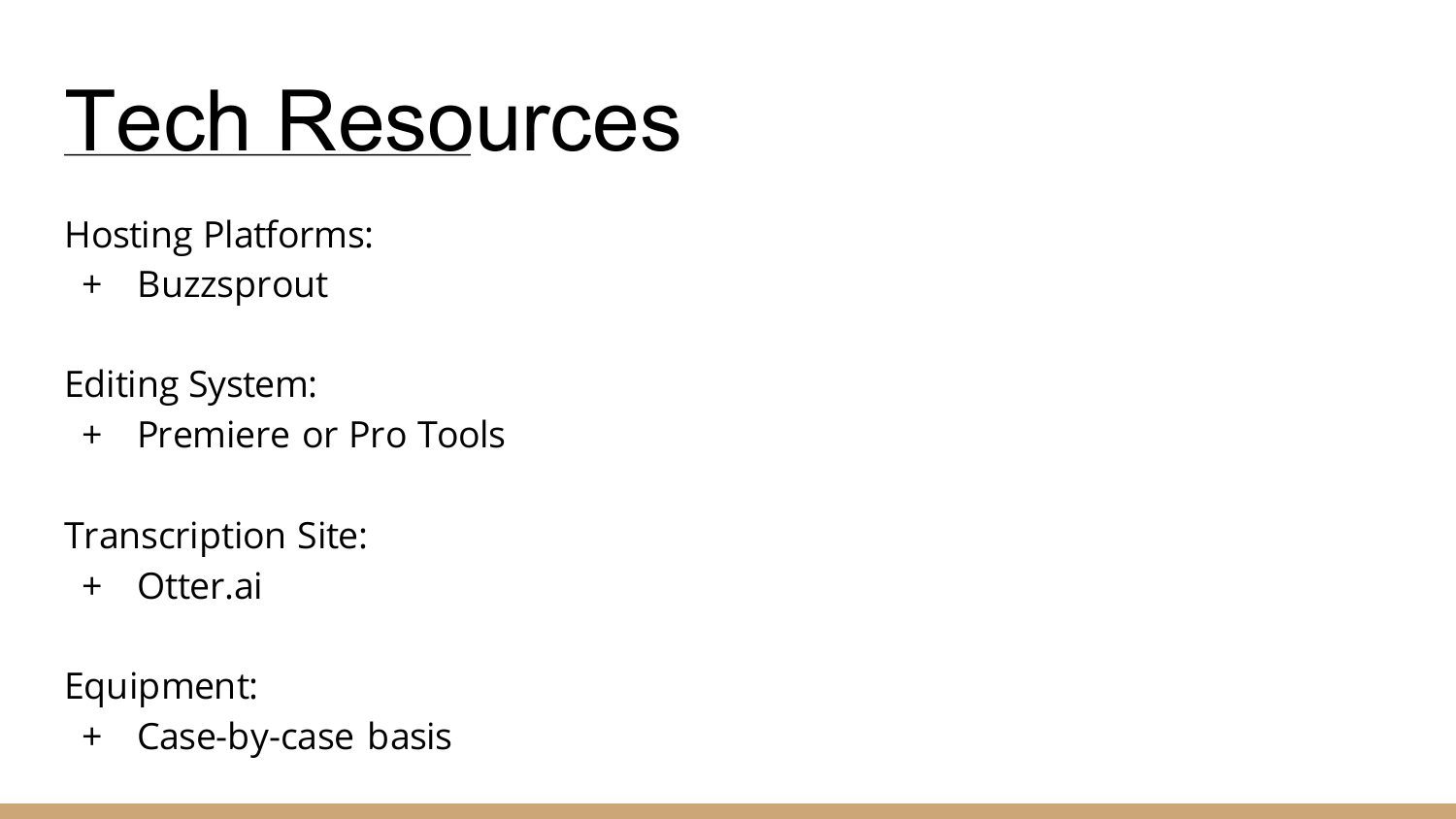## Political Education Resources

- + Podcasts:
	- + Disability Visibility with Alice Wong
	- + Millennials Are Killing Capitalism
	- + The Red Nation Podcast
- + AK Press, Verso Books
	- + Beyond the Non-Profit Industrial Complex by INCITE!
	- + Disability & Capitalism by Marta Russell
	- + Decarcerating Disability by Liat Ben-Moshe
	- + Beyond Survival by Ejeris Dixon and Leah Lakshmi Piepzna-Samarasinha
	- + Medical Apartheid by Harriet A Washington
	- + ...Many, many more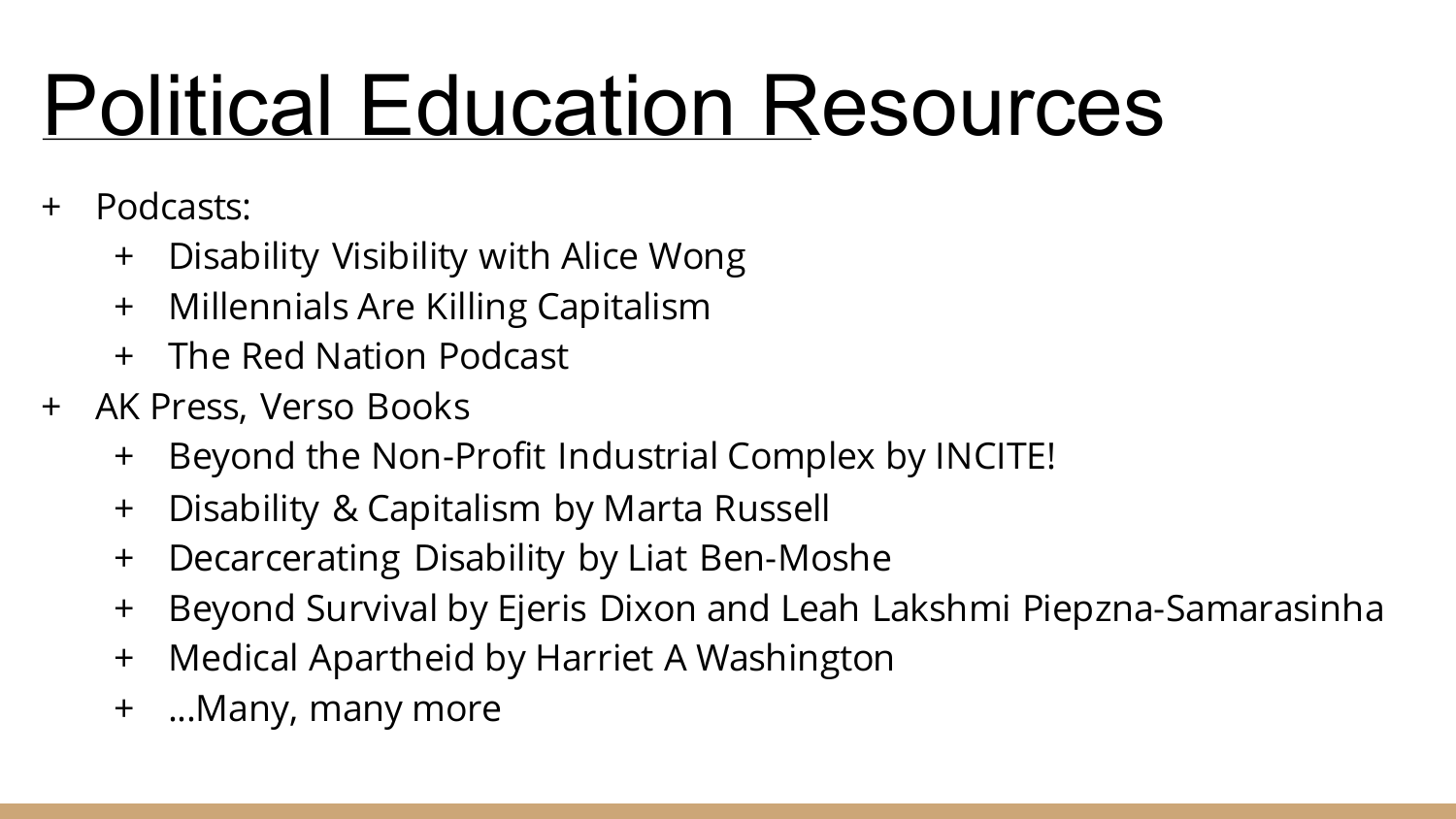## Social Media Resources

#### + People to Follow:

- + @itswalela
- + @crutches\_and\_spice
- + @invalid\_art
- + @leahlakshmiwrites
- + Movements to Follow:
	- + @wearyourvoicemagazine
	- + @criticalresistance
	- + @wetsuweten\_checkpoint
	- + @frontlinemedics
	- + @workingclasshistory
	- + @mmiwhoismissing
	- + @seedingsovereignty